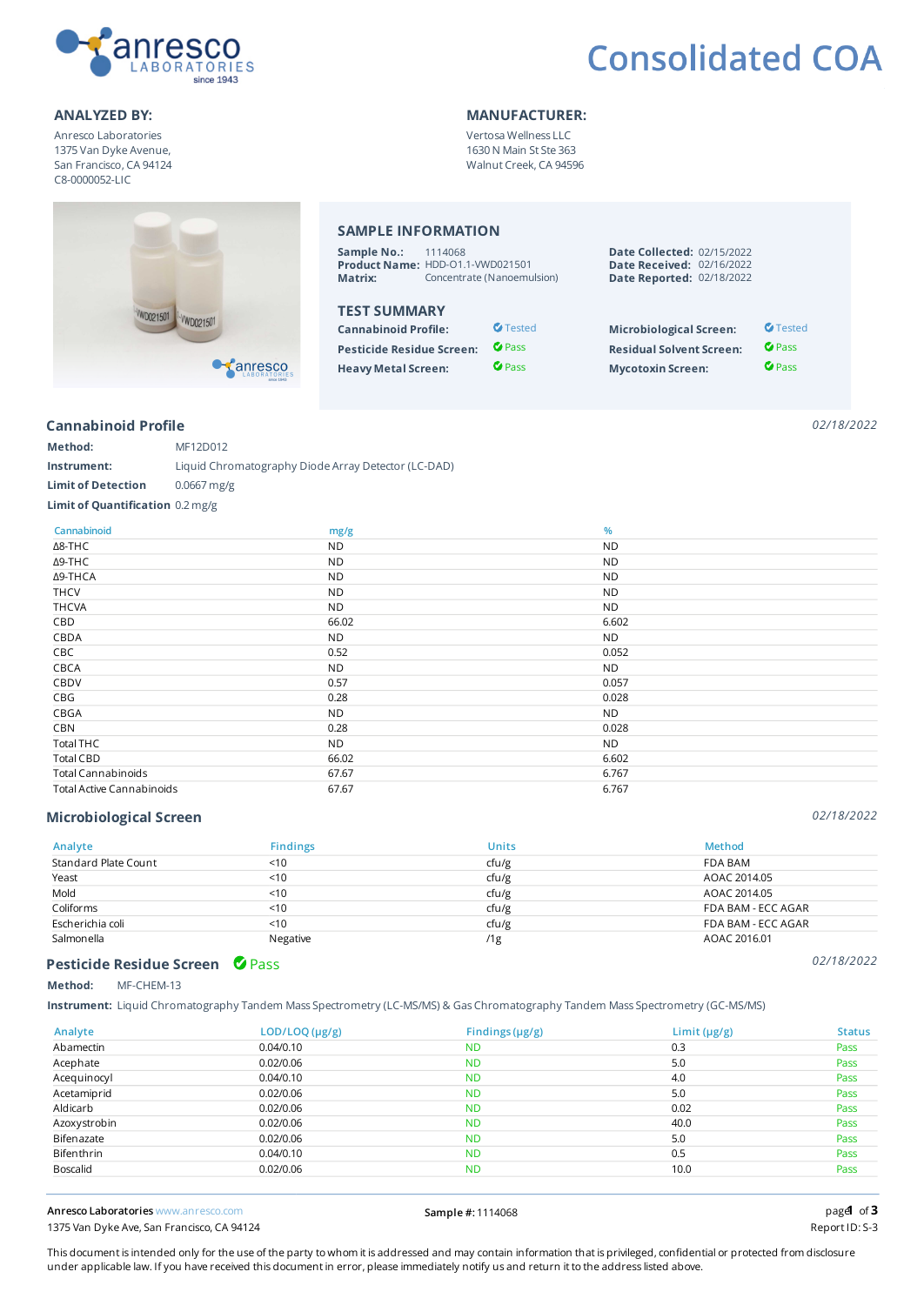

## **Consolidated COA**

| Analyte                   | LOD/LOQ (µg/g)         | Findings $(\mu g/g)$   | Limit $(\mu g/g)$ | <b>Status</b> |
|---------------------------|------------------------|------------------------|-------------------|---------------|
| Captan                    | 0.2/0.6                | <b>ND</b>              | 5.0               | Pass          |
| Carbaryl                  | 0.02/0.06              | <b>ND</b>              | 0.5               | Pass          |
| Carbofuran                | 0.02/0.06              | <b>ND</b>              | 0.02              | Pass          |
| Chlorantraniliprole       | 0.02/0.06              | <b>ND</b>              | 40.0              | Pass          |
| Chlordane                 | 0.02/0.06              | <b>ND</b>              | 0.02              | Pass          |
| Chlorfenapyr              | 0.02/0.08              | <b>ND</b>              | 0.02              | Pass          |
| Chlorpyrifos              | 0.02/0.06              | <b>ND</b>              | 0.02              | Pass          |
| Clofentezine              | 0.02/0.06              | <b>ND</b>              | 0.5               | Pass          |
| Coumaphos                 | 0.02/0.06              | <b>ND</b>              | 0.02              | Pass          |
| Cyfluthrin                | 0.10/0.30              | <b>ND</b>              | 1.0               | Pass          |
| Cypermethrin              | 0.10/0.30              | <b>ND</b>              | 1.0               | Pass          |
| Daminozide                | 0.02/0.06              | <b>ND</b>              | 0.02              | Pass          |
| DDVP (Dichlorvous)        | 0.02/0.06              | <b>ND</b>              | 0.02              | Pass          |
| Diazinon                  | 0.02/0.06              | <b>ND</b>              | 0.2               | Pass          |
| Dimethoate                | 0.02/0.06              | <b>ND</b>              | 0.02              | Pass          |
| Dimethomorph              | 0.02/0.06              | <b>ND</b>              | 20.0              | Pass          |
| Ethoprop(hos)             | 0.02/0.06              | <b>ND</b>              | 0.02              | Pass          |
| Etofenprox                | 0.02/0.06              | <b>ND</b>              | 0.02              | Pass          |
| Etoxazole                 | 0.02/0.06              | <b>ND</b>              | 1.5               | Pass          |
| Fenhexamid                | 0.02/0.06              | <b>ND</b>              | 10.0              | Pass          |
| Fenoxycarb                | 0.02/0.06              | <b>ND</b>              | 0.02              | Pass          |
| Fenpyroximate             | 0.02/0.06              | <b>ND</b>              | 2.0               | Pass          |
| Fipronil                  | 0.02/0.06              | <b>ND</b>              | 0.02              | Pass          |
| Flonicamid                | 0.02/0.06              | <b>ND</b>              | 2.0               | Pass          |
| Fludioxanil               | 0.02/0.06              | <b>ND</b>              | 30.0              | Pass          |
| Hexythiazox               | 0.02/0.06              | <b>ND</b>              | 2.0               | Pass          |
| Imazalil                  | 0.02/0.06              | <b>ND</b>              | 0.02              | Pass          |
| Imidacloprid              | 0.02/0.06              | <b>ND</b>              | 3.0               | Pass          |
| Kresoxim Methyl           | 0.02/0.06              | <b>ND</b>              | 1.0               | Pass          |
| Malathion                 | 0.02/0.06              | <b>ND</b>              | 5.0               | Pass          |
| Metalaxyl                 | 0.02/0.06              | <b>ND</b>              | 15.0              | Pass          |
| Methiocarb                | 0.02/0.06              | <b>ND</b>              | 0.02              | Pass          |
| Methomyl                  | 0.02/0.06              | <b>ND</b>              | 0.1               | Pass          |
|                           | 0.02/0.06              | <b>ND</b>              | 0.02              | Pass          |
| Methyl parathion          | 0.02/0.06              | <b>ND</b>              | 0.02              |               |
| Mevinphos<br>Myclobutanil | 0.02/0.06              | <b>ND</b>              | 9.0               | Pass          |
| Naled                     | 0.02/0.06              |                        | 0.5               | Pass          |
|                           |                        | <b>ND</b><br><b>ND</b> | 0.2               | Pass          |
| Oxamyl<br>Paclobutrazol   | 0.02/0.06              | <b>ND</b>              |                   | Pass          |
|                           | 0.02/0.06              |                        | 0.02              | Pass          |
| Pentachloronitrobenzene   | 0.04/0.10              | <b>ND</b>              | 0.2               | Pass          |
| Permethrins               | 0.10/0.30<br>0.02/0.06 | <b>ND</b>              | 20.0              | Pass          |
| Phosmet                   |                        | <b>ND</b>              | 0.2<br>8.0        | Pass          |
| Piperonyl Butoxide        | 0.02/0.06              | <b>ND</b>              |                   | Pass          |
| Prallethrin               | 0.04/0.10              | <b>ND</b>              | 0.4               | Pass          |
| Propiconazole             | 0.02/0.06              | <b>ND</b>              | 20.0              | Pass          |
| Propoxur                  | 0.02/0.06              | <b>ND</b>              | 0.02              | Pass          |
| Pyrethrins                | 0.10/0.30              | <b>ND</b>              | 1.0               | Pass          |
| Pyridaben                 | 0.02/0.06              | <b>ND</b>              | 3.0               | Pass          |
| Spinetoram                | 0.02/0.06              | <b>ND</b>              | 3.0               | Pass          |
| Spinosad                  | 0.02/0.06              | <b>ND</b>              | $3.0\,$           | Pass          |
| Spiromesifen              | 0.04/0.10              | <b>ND</b>              | 12.0              | Pass          |
| Spirotetramat             | 0.02/0.06              | <b>ND</b>              | 13.0              | Pass          |
| Spiroxamine               | 0.02/0.06              | <b>ND</b>              | 0.02              | Pass          |
| Tebuconazole              | 0.02/0.06              | <b>ND</b>              | $2.0\,$           | Pass          |
| Thiaclorprid              | 0.02/0.06              | <b>ND</b>              | 0.02              | Pass          |
| Thiamethoxam              | 0.02/0.06              | <b>ND</b>              | 4.5               | Pass          |
| Trifloxystrobin           | 0.02/0.06              | <b>ND</b>              | 30.0              | Pass          |

#### Residual Solvent Screen **O** Pass

Method: USP OVI<467>

Instrument: Gas Chromatography Mass Spectrometry (GC/MS)

| Analyte            | LOD/LOQ (ppm) | Findings (ppm) | Limit (ppm) | <b>Status</b> |
|--------------------|---------------|----------------|-------------|---------------|
| 1,2-Dichloroethane | 0.2/0.5       | <b>ND</b>      |             | Pass          |
| Acetone            | 67/200        | $<$ LOO        | 5000        | Pass          |
| Acetonitrile       | 67/200        | <b>ND</b>      | 410         | Pass          |
| Benzene            | 0.2/0.5       | <b>ND</b>      |             | Pass          |
| n-Butane           | 67/200        | <b>ND</b>      | 5000        | Pass          |
| Chloroform         | 0.2/0.5       | <b>ND</b>      |             | Pass          |

Anresco Laboratories www.anresco.com Sample #: 1114068 page of 1375 Van Dyke Ave, San Francisco, CA 94124

 $page2$  of 3

*02/18/2022*

This document is intended only for the use of the party to whom it is addressed and may contain information that is privileged, confidential or protected from disclosure under applicable law. If you have received this document in error, please immediately notify us and return it to the address listed above.